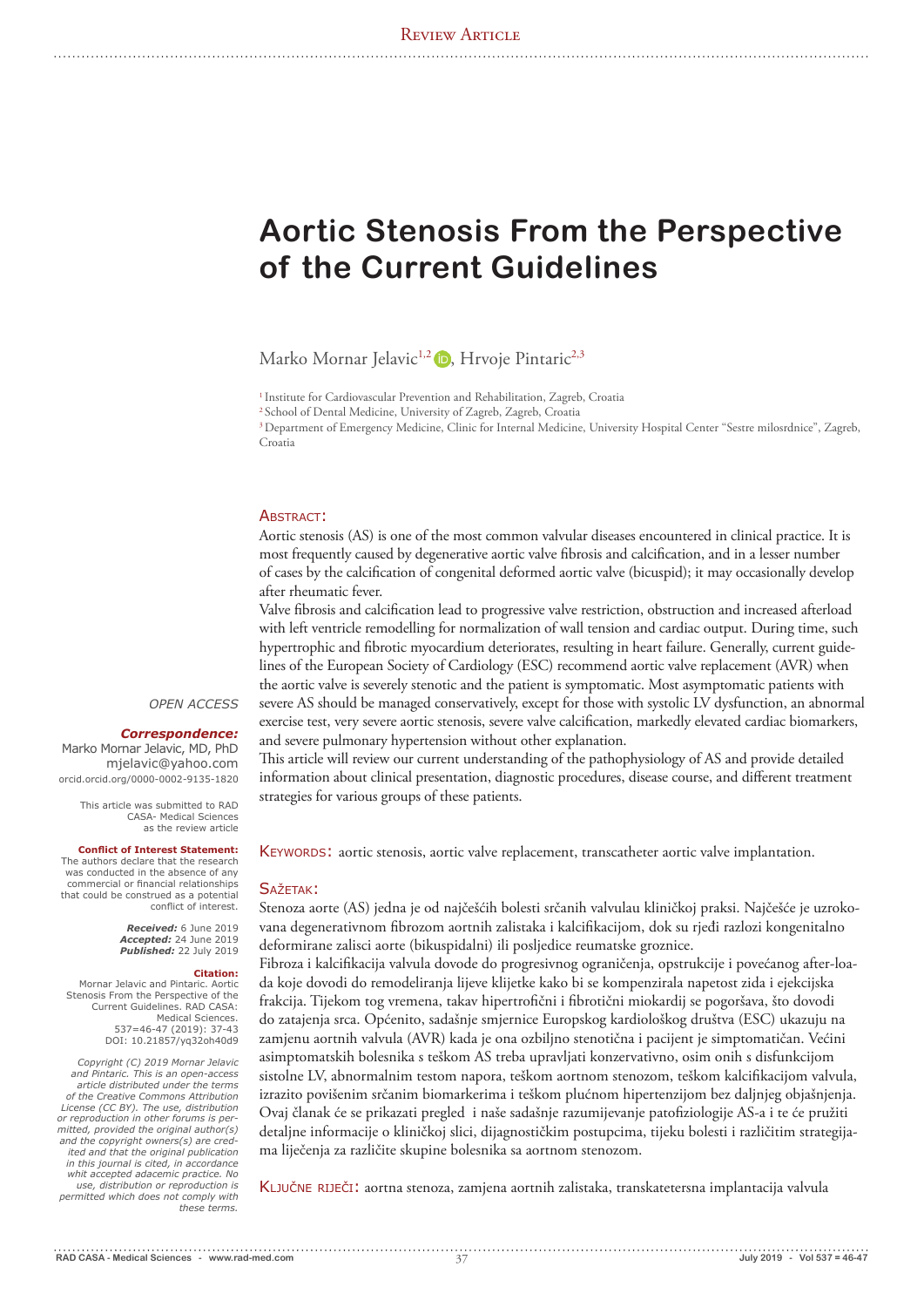# **INTRODUCTION**

Calcific aortic stenosis (AS) is present at around 2% and 12% of patients aged ≥65 and ≥75 years, respectively (1-6). In the last group, severe aortic stenosis is present at 3.4% of patients. With the aging of the population, the number of individuals with AS is expected to increase twofold to threefold in developed countries in the coming decades<sup>1-6</sup>.

Valvular AS may be a consequence of superimposed calcification of congenital bicuspid valve, normal trileaflet valve and rheumatic diseased valve. Also, it is important to evaluate possible obstruction of left ventricular (LV) outflow which may occur above the valve (supravalvular stenosis) or below the valve (discrete subvalvular stenosis). Finally, hypertrophic cardiomyopathy may cause subaortic obstruction<sup>1,2</sup>.

Calcific (formerly "senile" or "degenerative") aortic valve disease, affecting a congenital bicuspid or normal trileaflet valve, is now the most common cause of AS in adults<sup>1,2</sup>. It may be a consequence of normal degenerative process as well as due to influence of atherosclerotic promoting factors, i.e. dyslipidemia, hyperglycemia, arterial hypertension, smoking, obesity, etc<sup>1-11</sup>. It is important to emphasize that aortic sclerosis, even in the absence of valve obstruction or known cardiovascular disease, is associated with an increased risk of myocardial infarction (MI) and cardiovascular and all-cause mortality<sup>2,5</sup>.

# Pathophysiology of Aortic Stenosis

Due to chronic valve obstruction and increased afterload, the ventricle typically undergoes hypertrophic remodeling (concentric remodeling, concentric hypertrophy, or eccentric hypertrophy) characterized by myocyte hypertrophy and increased wall thickness. It reduces wall stress (afterload) and maintains LV ejection performance. But, increased or maladaptive (insufficient) LV remodeling may be associated with more severe ventricular dysfunction and heart failure (HF) symptoms, as well as higher mortality<sup>13-15</sup>.

Hypertrophic remodeling also impairs diastolic myocardial relaxation and increases stiffness $16,17$ , as modulated by cardiovascular and metabolic comorbidities<sup>18</sup>. Higher cardiomyocyte stiffness, increased myocardial fibrosis as a part of hypertrophic remodeling process, advanced-glycation end products, and metabolic abnormalities each contribute to increased chamber stiffness and higher end-diastolic pressures<sup>16</sup>. Increased chamber pressures, especially during diastole, leads to pulmonary hypertension in many patients with AS. The hypertrophied left ventricle, increased systolic pressure and prolongation of ejection increases myocardial oxygen consumption. Patients with AS may have normal epicardial coronary arteries, but decreased myocardial capillary density in the hypertrophied ventricle, increased LV end-diastolic pressure, and a shortened diastole decreases the coronary perfusion pressure gradient and myocardial blood flow. It creates an imbalance between myocardial oxygen supply and demand, especially in the subendocardium<sup>1,2,16-18</sup>.

## Clinical Presentation

Most patients presents with systolic murmur on physical examination, with confirmation of the diagnosis by echocardiography. The most common clinical presentation is a gradual decrease in exercise tolerance, fatigue, or dyspnea on exertion, due to LV diastolic dysfunction, elevated end-diastolic pressure and pulmonary congestion<sup>1,2,19,20</sup>. Also, exertional symptoms may be a consequence of the limited ability to increase cardiac output with exercise. More severe exertional dyspnea, with orthopnea, paroxysmal nocturnal dyspnea, and pulmonary edema, reflects various degrees of pulmonary venous hypertension<sup>1,2</sup>. Angina during exertion is a frequent symptom, caused with imbalance of increased oxygen needs in hypertrophied myocardium and decreased delivery secondary to the excessive compression of coronary vessels. Syncope most often is caused by inadequate increase in cardiac output related to valvular stenosis, systemic vasodilatation during exertion and consequent brain hypoperfu $sion<sup>1,2</sup>$ .

# **DIAGNOSIS**

# *Physical findings*

The specific finding with severe AS is a slow-rising, late-peaking and low-amplitude carotid impulse (parvus and tardus)<sup>2</sup>. The ejection systolic murmur of AS typically is heard best at the base of the heart and radiation to the neck. It may become softer with failing ventricle. Splitting of second heart sound (S2) implies the aortic valve leaflets are flexible enough for creating an audible closing sound (A2). The intensity of the systolic murmur varies according to the duration of diastole (atrial fibrillation, premature beats). It is augmented by squatting, which increases stroke volume, and reduced during the strain of the Valsalva maneuver and standing due to the reduction of transvalvular flow<sup>2</sup>.

## *Diagnostic testing*

Echocardiography It is the standard approach for evaluating and following patients with AS and selecting them for operation. According to the guidelines<sup>1,2,21</sup>, valve obstruction to LV outflow is graded as:

1) mild obstruction: aortic jet velocity of 2.0 - 2.9 m/sec, mean gradient ≤20 mm Hg, aortic valve area (AVA)  $1.5$  - 2.0 cm<sup>2</sup>; 2) moderate obstruction: aortic jet velocity of 3.0 - 3.9 m/sec, mean gradient 20 - 39 mm Hg, AVA 1.0 - 1.5 cm<sup>2</sup>; and 3) severe obstruction: aortic jet velocity of ≥4 m/sec, mean gradient ≥40 mm Hg, AVA ≤1.0 cm<sup>2</sup>.

Furthermore, four categories of aortic stenosis can be de $find<sup>1,2,21</sup>$ :

a) High-gradient AS (valve area <1.0 cm<sup>2</sup>, mean gradient >40mmHg). Severe aortic stenosis can be assumed irrespective of whether LVEF and flow are normal or reduced.

b) **Low-flow, low-gradient AS with reduced ejection fraction** [valve area <1.0  $\text{cm}^2$ , mean gradient <40mmHg, ejection fraction <50%, stroke volume index (SVi) <35mL/m2]. There is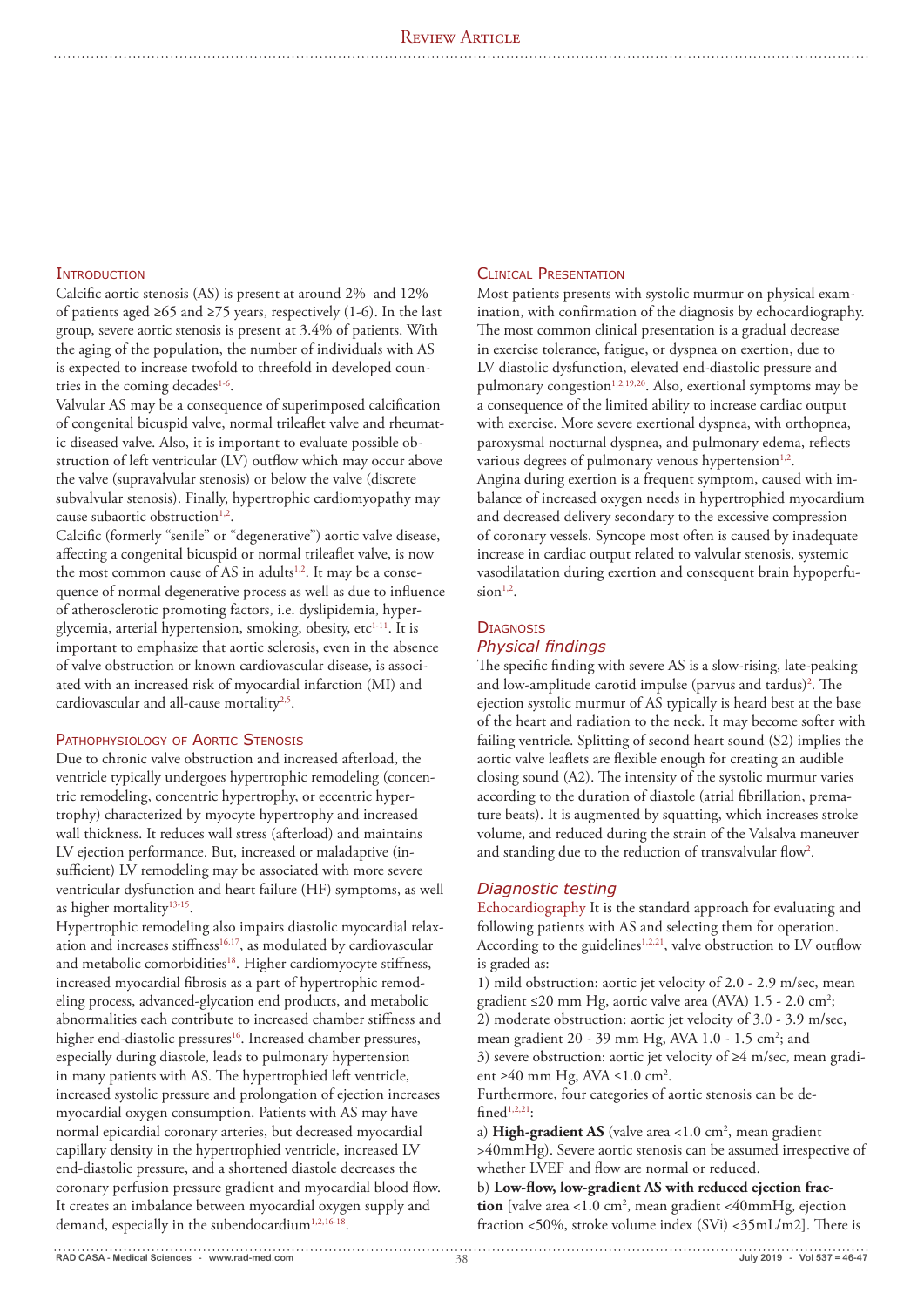LV dysfunction with reduced blood flow (SVI <35mL/m2). In this situation, dobutamine stress echocardiography (DSE) can help to distinguish between pseudo-severe and true severe AS. More precisely, DSE may allow iden-tification of the presence or absence of contractile reserve (flow reserve), which is defined as an increase in stroke volume ≥20% on dobutamine. In the absence of contractile reserve, no solid conclusions can be drawn with regard to severity of AS. In contrast, in the presence of a contractile reserve, differential diag¬nosis between true severe and pseudo-severe AS (reduced valve opening due to primary myocardial disease and limited contractile driving forces) may be possible. In true severe AS, a significant increase in transaortic gradients with increasing flow is observed whereas the calculated valve area remains small (e.g. mean gradient >40 mmHg and  $AVA < 1.0 - 1.2$  cm<sup>2</sup> at peak stress). In pseudo-severe AS, gradients typically remain low, while the calculated valve area increases (e.g. mean gradient < 30–40 mmHg and AVA > 1.0–1.2 cm2 at peak stress).

c) **Low-flow, low-gradient AS with preserved ejection fraction**  [valve area <1.0 cm<sup>2</sup>, mean gradient <40mmHg, ejection fraction >50%, SVi <35mL/m2]. This is typically encountered in the elderly and is associated with small ventricular size, marked LV hypertrophy and frequently a history of hypertension. The diagnosis of severe aortic stenosis in this setting remains challenging and includes positive clinical criteria (typical symptoms without other explanation, elderly patient (>70 years)), qualitative imaging data (LV hypertrophy and reduced LV longitudinal function without other explanation) and quantitative imaging data (mean gradient 30-40 mmHg,  $AVA \le 0.8$  cm<sup>2</sup>, low flow (SVI  $<$ 35 mL/m2). Finally, the degree of valve calcification by MSCT is related to aortic stenosis severity and outcome. Its assessment has therefore gained increasing importance in this setting.

d) Normal-flow, low-gradient AS with preserved ejection fraction [valve area <1.0 cm<sup>2</sup>, mean gradient <40mmHg, ejection fraction ≥50%, SVi >35mL/m2]. These patients will in general have only moderate aortic stenosis.

Finally, valve area may be  $\geq 1.0$  cm<sup>2</sup> with a peak velocity higher than 4 m/s and mean gradient ≥40 mmHg in the pres¬ence of a high transvalvular flow. This may be due to concomitant AR or shunt lesions. Although valve area may not indicate severe AS, haemodynamics remain consistent with severe LV pressure overload and therefore severe aortic valve disease. For clinical decision-making, reversible causes of increased flow in case of high cardiac output (fever, anaemia, hyperthyroidism, etc.) must be excluded.

Exercise stress testing. It may be used in apparently asymptomatic patients to unmask symptoms or demonstrate limited exercise capacity or an abnormal blood pressure response<sup>1,2</sup>. It should be absolutely avoided in symptomatic patients. Computed tomography (CT). It may be used in cases with suspected aortic root disease, especially at patients with a bicuspid valve. Evaluation of aortic dimensions at several levels is necessary for clinical decision making and surgical planning. Also, CT may be helpful when the severity of the stenosis is in doubt, particularly in those with low-flow, low-gradient AS<sup>1,2</sup>.

Cardiac catheterization. It is now recommended only when noninvasive tests are inconclusive, when clinical and echocardiographic findings are discrepant, and for coronary angiography before surgical intervention<sup>1,2</sup>.

Cardiac magnetic resonance (CMR). It is useful for evaluation of LV volume, function, and mass<sup>1,2</sup>. CMR is used in assessing aortic dimensions in patients with a bicuspid valve. It is also practical for assesing myocardial fibrosis and can be used instead of CT for evaluation of valve morphology, vascular anatomy, and annular dimensions in preparation for transcatheter aortic valve replacement. But, it should be avoided in assessment of transvalvular velocities.

# Disease Course *Asymptomatic patients*

The rate of progression of AS is highly variable and difficult to predict. The factors associated with more rapid hemodynamic progression included older age, more severe leaflet calcification, renal insufficiency, hypertension, obesity, metabolic syndrome, smoking and hyperlipidemia<sup>1,2,6,8,9</sup>.

Asymptomatic patients with moderate to severe AS have excellent prognosis $1,2,22$ . Several predictors of symptoms onset at patients with asymptomatic severe AS are abnormal exercise test, elevated BNP, moderate to severe valve calcification, very high aortic velocity (>5 or 5.5 m/sec), rapid increase in aortic velocity, increased hypertrophic LV remodeling, reduced LV longitudinal systolic strain, myocardial fibrosis and pulmonary hypertension. The strongest predictor of progression to symptoms is the Doppler aortic jet velocity<sup>1,2,19,21,23,24</sup>.

Exercise testing monitored by a physician should be applied in adults with severe AS when symptom status is unclear, and patients who develop symptoms or exhibit a decrease in blood pressure with exertion should be considered to have symptomatic disease. An elevated BNP level may be helpful when symptoms are equivocal or when stenosis severity is only moderate, but the role of BNP monitoring in the evaluation of disease progression has not been fully defined<sup>1,2</sup>.

Generally, repeat echocardiographic imaging is performed every 6 to 12 months for severe AS, every 1 to 2 years for moderate AS, and every 3 to 5 years for mild AS, unless a change in signs or symptoms prompts repeat imaging sooner $1,2$ .

# *Symptomatic patients*

Once even mild symptoms are present, survival is poor unless outflow obstruction is relieved. The average survival without aortic valve replacement (AVR) is only 1 to 3 years after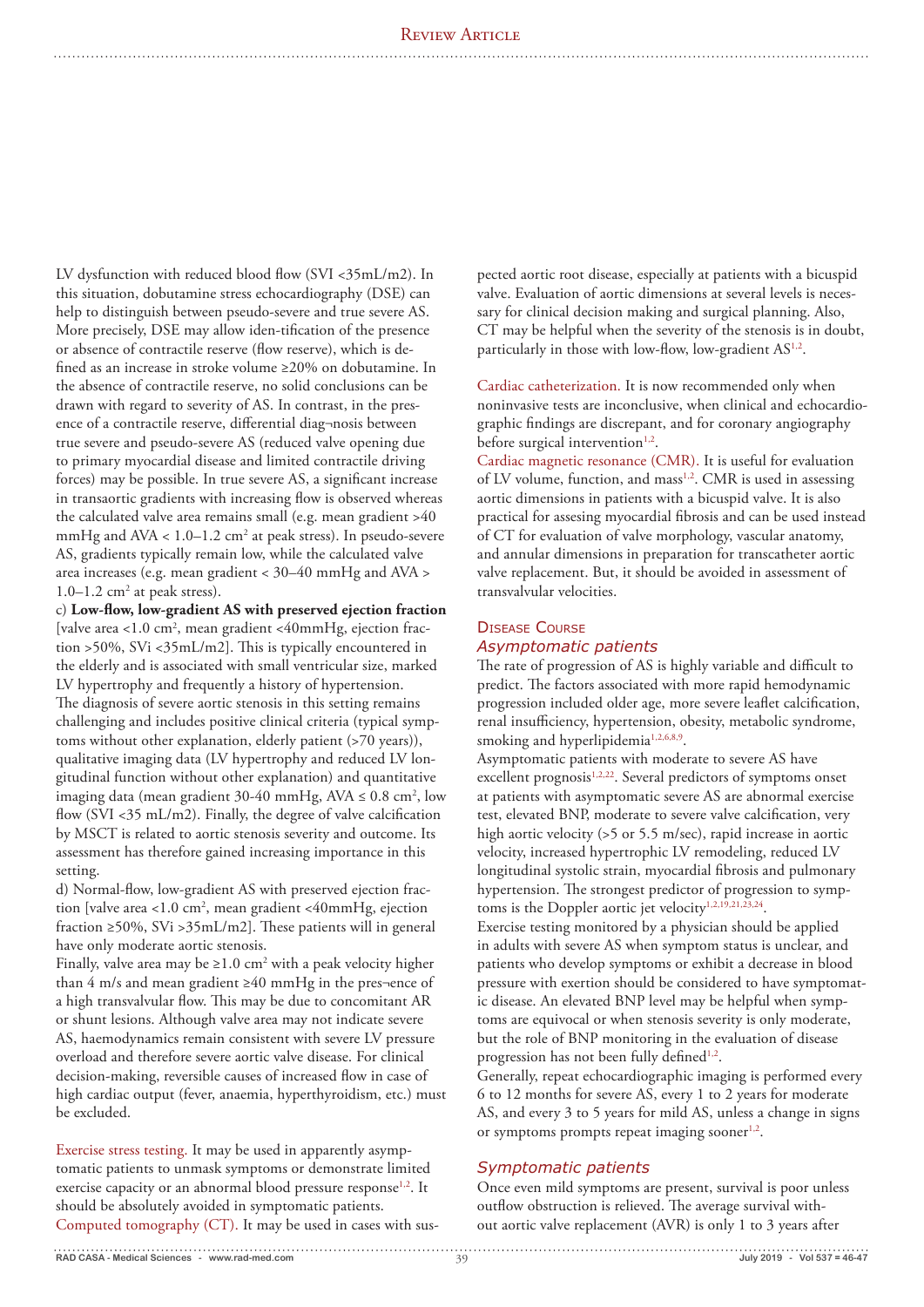symptom onset $1,2,25-28$ . Also, the outlook is poorest when the left ventricle has failed and the cardiac output and transvalvular gradient are both low. The risk of sudden death is high with symptomatic severe AS, so these patients should be promptly referred for AVR. In patients who do not undergo AVR, recurrent hospitalizations for angina and decompensated heart failure are common, associated with significant consumption of health care resources 1,2,25-28.

## **TREATMENT**

Studies revealed that medical treatment has no influence on disease progression and aortic valve replacement (AVR) is superior to medical therapy at patients with severe symptomatic AS 1,2,29-61. It is of mutual importance that patients report promptly the development of any symptoms possibly related to AS as the risk of sudden death increases dramatically once symptoms are present. In asymptomatic patients with AS of any degree, evaluation and treatment for conventional cardiovascular risk factors is recommended in accordance with established guidelines. Hypertension treatment reduces ventricular afterload and hypetrophic LV remodeling. Also, vasodilation is accompanied by increases in stroke volume, even in patients with severe AS<sup>1,2</sup>. Because the renin-angiotensin system is upregulated in the valve and ventricle of patients with AS, angiotensin-converting-enzyme (ACE) inhibitors or angiotensin receptor blockers (ARBs) may preferentially considered<sup>1,2</sup>.

Coronary artery disease and statin prescribtion should be guided according to the primary and secondary preventio guidelines and not be infleunced by the presence of AS1,2.

Atrial fibrillation (AF) or atrial flutter are frequent at patients with AS, especially with concomitatnt mitral valve disease. As the loss of the left atrial "buster pump" during AF affects LV filling and may cause sudden fall in cardiac output and serious hypotension, clinicans must choose between the two treatment strategies, rate and rhytm control. In patients with chronic stable HF diuretics may reduce congestion and provide some symptomatic relief prior to valve replacement. Patients with acute decompensated HF may benefit from medical therapy as a bridge to definitive therapy with valve replacement. Nitroprusside has been used during hemodynamic monitoring in the intensive care unit to unload the left heart, reduce congestion, and improve forward flow. Similarly, phosphodiesterase type 5 inhibition has been shown to provide acute improvements in pulmonary and systemic hemodynamics resulting in biventricular unloading <sup>1,2</sup>. These medications may improve the patient's hemodynamic status, allowing the AVR procedure to be performed more safely.

# *Symptomatic severe aortic stenosis*

Intervention is indicated<sup>1,2</sup> in symptomatic patients with severe, high-gradient aortic stenosis (mean gradient ≥40 mmHg or peak velocity  $\geq 4.0$  m/s) (Class I, Level B).

Intervention is indicated in symptomatic patients with severe low-flow, low-gradient (<40 mmHg) aortic stenosis with reduced ejection fraction and evidence of flow (contractile) reserve excluding pseudosevere aortic stenosis (Class I, Level C). Intervention should be considered in symptomatic patients with low-flow, low-gradient (<40 mmHg) aortic stenosis with normal ejection fraction after careful confirmation of severe aortic stenosis (Class IIa, Level C).

Intervention should be considered in symptomatic patients with low-flow, low-gradient aortic stenosis and reduced ejection fraction without flow (contractile) reserve, particularly when CT calcium scoring confirms severe aortic stenosis (Class IIa, Level C).

# *Choice of intervention in symptomatic severe aortic stenosis*

Surgical aortic valve replacement (SAVR) is recommended (1,2) in patients at low surgical risk and no other risk factors (frailty, porcelain aorta, sequelae of chest radiation, older age, previous cardiac surgery, chest deformations, etc) (Class I, Level C). Transcatheter aortic valve implantation (TAVI) is recommended in patients who are not suitable for SAVR as assessed by the Heart Team (Class I, Level B). It offers a less invasive option for the treatment of severe AS, with evidence supporting TAVI compared with medical therapy in inoperable patients and superior with surgical aortic valve replacement (SAVR) in high-risk patients.

Balloon aortic valvotomy (BAV) may be considered as a bridge to SAVR or TAVI in haemodynamically unstable patients or in patients with symptomatic severe aortic stenosis who require urgent major non-cardiac surgery (Class IIb, Level C). BAV may be considered as a diagnostic means in patients with severe aortic stenosis or other potential causes for symptoms (i.e. lung disease) and in patients with severe myocardial dysfunction, pre-renal insufficiency or other organ dysfunction that may be reversible with balloon aortic valvotomy when performed in centres that can escalate to TAVI (Class IIb, Level C).

## *Asymptopmatic severe aortic stenosis*

SAVR is indicated<sup>1,2</sup> in asymptomatic patients with severe aortic stenosis and systolic LV dysfunction (LVEF <50%) not due to another cause (Class I, Level C).

SAVR is indicated in asymptomatic patients with severe aortic stenosis and an abnormal exercise test showing symptoms on exercise clearly related to aortic stenosis (Class I, Level C). SAVR should be considered in asymptomatic patients with severe aortic stenosis and an abnormal exercise test showing a decrease in blood pressure below baseline (Class IIa, Level C). SAVR should be considered in asymptomatic patients with normal ejection fraction and none of the above-mentioned exercise test abnormalities if the surgical risk is low and one of the following findings is present (Class IIa, Level C):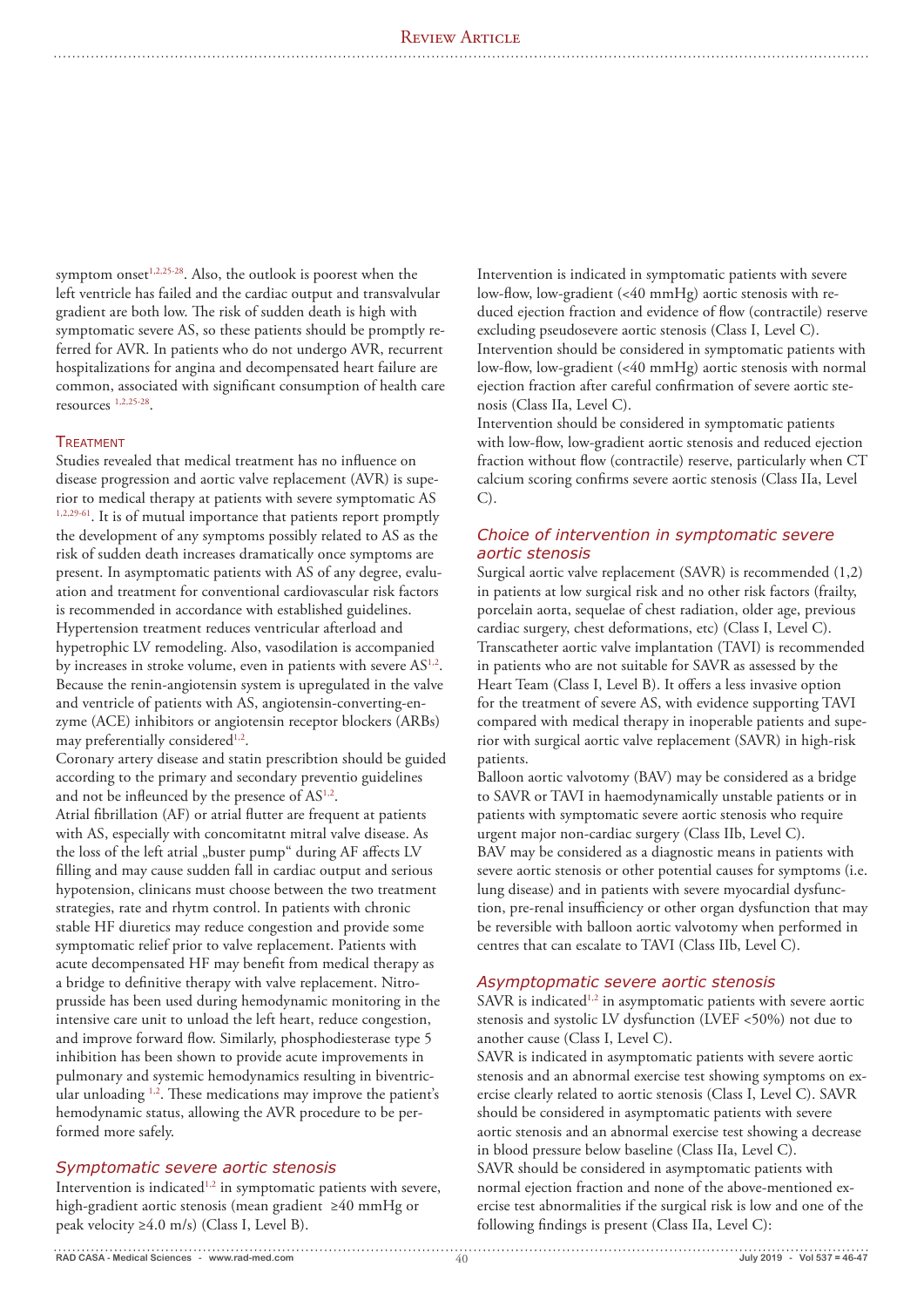• Very severe aortic stenosis defined by a Vmax >5.5 m/s

 • Severe valve calcification and a rate of Vmax progression ≥0.3 m/s/year

 • Markedly elevated BNP levels ( >threefold age- and sex-corrected normal range) confirmed by repeated measurements without other explanations

 • Severe pulmonary hypertension (systolic pulmonary artery pressure at rest >60 mmHg confirmed by invasive measurement) without other explanation.

# *Other indications for intervention*

SAVR is indicated <sup>1,2</sup> in patients with severe aortic stenosis undergoing CABG or surgery of the ascending aorta or of another valve (Class I, Level C).

SAVR should be considered in patients with moderate aortic stenosis undergoing CABG or surgery of the ascending aorta or of another valve after Heart Team decision (Class IIa, Level C).

## **CONCLUSION**

Severe AS is the most common form of valve heart disease. AVR is primary recommended when the aortic valve is severely stenotic and the patient is symptomatic. Most asymptomatic patients with severe AS should be managed conservatively, with close monitoring to detect new onset of symptoms, except those with systolic LV dysfunction, an abnormal exercise test, very severe aortic stenosis, severe valve calcification, markedly elevated cardiac biomarkers and severe pulmonary hypertension without other explanation. TAVI offers a less invasive option for the treatment of severe AS, with evidence supporting TAVI compared with medical therapy in inoperable patients and superior with SAVR in high-risk patients.

## AUTHOR CONTRIBUTIONS:

All authors listed have made a substantial, direct and intellectual contribution to the work, and approved it for publication.

# Literature:

1. Falk V, Baumgartner H, Bax JJ, De Bonis M, Hamm C, Holm PJ, et al. 2017 ESC/EACTS Guidelines for the management of valvular heart disease. Eur J Cardiothorac Surg. 2017;52:616-64.

2. Zipes PD, Libby P, Bonow OR, eds. Braunwald's Heart Disease: A Textbook of Cardiovascular Medicine. 11th ed. Philadelphia: Elsevier, 2019.

3. D'Arcy JL, Coffey S, Loudon MA, Kennedy A, Pearson-Stuttard J, Birks J, et al. Large-scale community echocardiographic screening reveals a major burden of undiagnosed valvular heart disease in older people: the OxVALVE Population Cohort Study. Eur Heart J. 2016;37:3515–22.

4. Osnabrugge RL, Mylotte D, Head SJ, Van Mieghem NM, Nkomo VT, LeReun CM, et al. Aortic stenosis in the elderly: disease prevalence and number of candidates for transcatheter aortic valve replacement: a meta-analysis and modeling study. J Am Coll Cardiol. 2013;62:1002– 12.

5. Coffey S, Cox B, Williams MJ. The prevalence, incidence, progression, and risks of aortic valve sclerosis: a systematic review and meta-analysis. J Am Coll Cardiol. 2014;63:2852–2861.

6. Lindman BR, Clavel M-A, Mathieu P, Iung B, Lancellotti P, Otto CM, et al. Calcific aortic stenosis. Nat Rev Dis Primers. 2016;2:16006. 7. Kamstrup PR, Tybjaerg-Hansen A, Nordestgaard BG. Elevated lipoprotein(a) and risk of aortic valve stenosis in the general population. J Am Coll Cardiol. 2014;63:470–7.

8. Capoulade R, Chan KL, Yeang C, Mathieu P, Bossé Y, Dumesnil JG, et al. Oxidized phospholipids, lipoprotein(a), and progression of calcific aortic valve stenosis. J Am Coll Cardiol. 2015;66:1236–46.

9. Capoulade R, Mahmut A, Tastet L, Arsenault M, Bédard É, Dumesnil JG, et al. Impact of plasma Lp-PLA2 activity on the progression of aortic stenosis: the PROGRESSA study. JACC Cardiovasc Imaging. 2015;8:26–33.

10. Mahmut A, Boulanger MC, El Husseini D, Fournier D, Bouchareb R, Després JP, et al. Elevated expression of lipoprotein-associated phospholipase A2 in calcific aortic valve disease: implications for valve mineralization. J Am Coll Cardiol. 2014;63:460-9.

11. Bouchareb R, Mahmut A, Nsaibia MJ, Boulanger MC, Dahou A, Lépine JL, et al. Autotaxin derived from lipoprotein(a) and valve interstitial cells promotes inflammation and mineralization of the aortic valve. Circulation. 2015;132:677–90.

12. Rogers MA, Aikawa E. A not-so-little role for lipoprotein(a) in the development of calcific aortic valve disease. Circulation. 2015;132:621–3. 13. Duncan AI, Lowe BS, Garcia MJ, Xu M, Gillinov AM, Mi-

haljevic T, et al. Influence of concentric left ventricular remodeling on early mortality after aortic valve replacement. Ann Thorac Surg. 2008;85:2030–9.

14. Mihaljevic T, Nowicki ER, Rajeswaran J, Blackstone EH, Lagazzi L, Thomas J, et al. Survival after valve replacement for aortic stenosis: implications for decision making. J Thorac Cardiovasc Surg. 2008;135:1270–8.

15. Beach JM, Mihaljevic T, Rajeswaran J, Marwick T, Edwards ST, Nowicki ER, et al. Ventricular hypertrophy and left atrial dilatation persist and are associated with reduced survival after valve replacement for aortic stenosis. J Thorac Cardiovasc Surg. 2014;147:362–9.e8.

16. Falcao-Pires I, Hamdani N, Borbely A, Gavina C, Schalkwijk CG, van der Velden

J, et al. Diabetes mellitus worsens diastolic left ventricular dysfunction in aortic stenosis through altered myocardial structure and cardiomyocyte stiffness. Circulation. 2011;124:1151–9.

17. Falcao-Pires I, Palladini G, Goncalves N, van der Velden J, Moreira-Gonçalves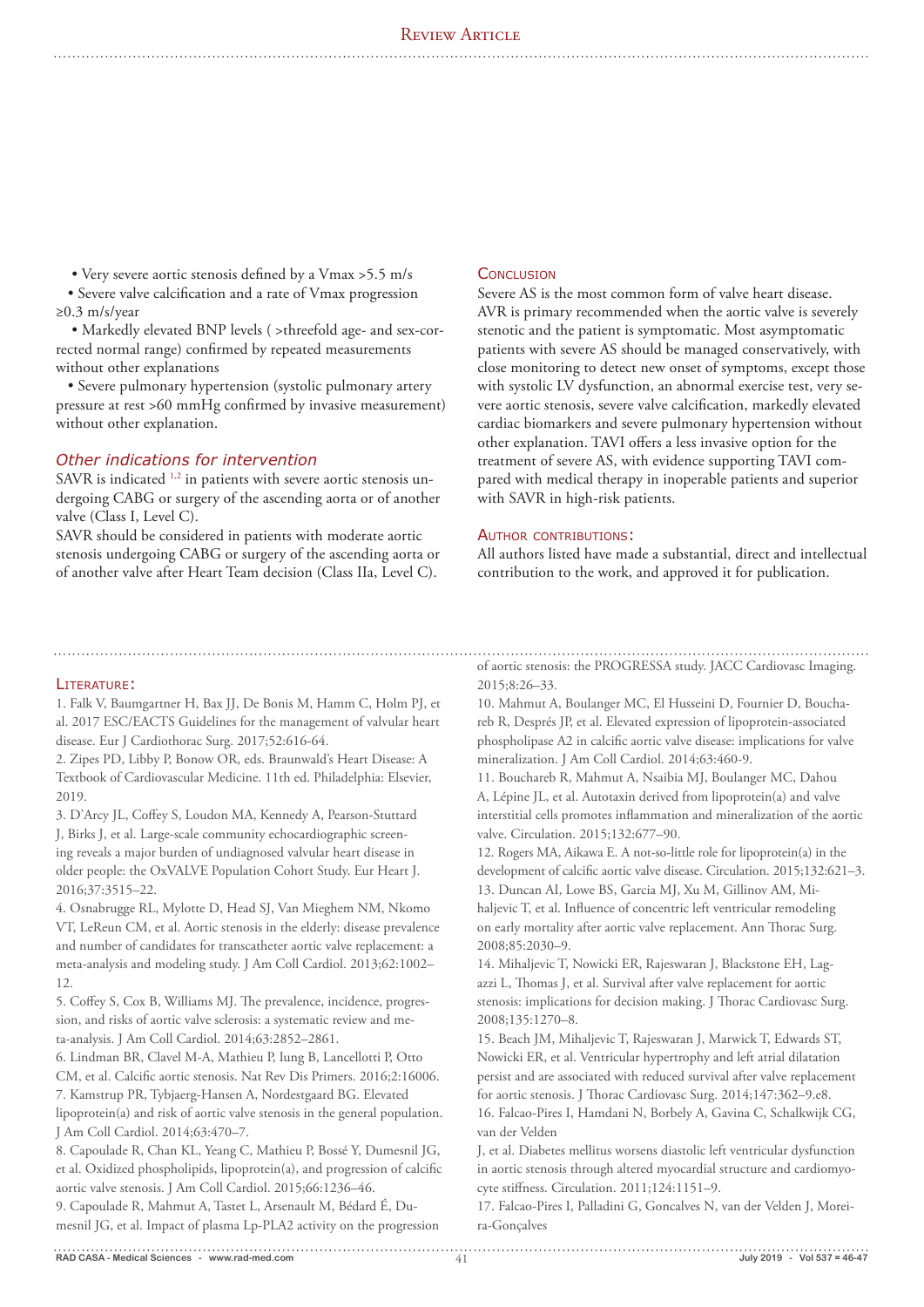# REVIEW ARTICLE

D, Miranda-Silva D, et al. Distinct mechanisms for diastolic dysfunction in diabetes mellitus and chronic pressure-overload. Basic Res Cardiol. 2011;106:801–14.

18. Page A, Dumesnil JG, Clavel MA, Chan KL, Teo KK, Tam JW, et al. Metabolic syndrome is associated with more pronounced impairment of left ventricle geometry and function in patients with calcific aortic stenosis: a substudy of the ASTRONOMER (Aortic Stenosis Progression Observation Measuring Effects of Rosuvastatin). J Am Coll Cardiol. 2010;55:1867–74.

19. Lindman BR, Bonow RO, Otto CM. Current management of calcific aortic stenosis. Circ Res. 2013;113:223–237.

20. Carabello BA, Paulus WJ. Aortic stenosis. Lancet. 2009;373:956–966. 21. Lancelloti P, Zamorano LJ, Habib G, eds. The EACVI Textbook of Echocardiography. 2nd ed. New York: Oxford University Press, 2017. 22. Dal Bianco JP, Khandheria BK, Mookadam F, Gentile F, Sengupta PP. Management of asymptomatic severe aortic stenosis. J Am Coll Cardiol. 2008;52:1279–92.

23. Stewart RA, Kerr AJ, Whalley GA, Legget ME, Zeng I, Williams MJ, et al. Left ventricular systolic and diastolic function assessed by tissue Doppler imaging and outcome in asymptomatic aortic stenosis. Eur Heart J. 2010;31:2216–22.

24. Capoulade R, Le Ven F, Clavel MA. Echocardiographic predictors of outcomes in adults with aortic stenosis. Heart. 2016;102:934–942. 25. Bach DS, Siao D, Girard SE, Duvernoy C, McCallister BD Jr, Gualano SK. Evaluation of patients with severe symptomatic aortic stenosis who do not undergo aortic valve replacement: the potential role of subjectively overestimated operative risk. Circ Cardiovasc Qual Outcomes. 2009;2:533–9.

26. Leon MB, Smith CR, Mack M, Miller DC, Moses JW, Svensson LG, et al. Transcatheter aortic-valve implantation for aortic stenosis in patients who cannot undergo surgery. N Engl J Med. 2010;363:1597–607. 27. Makkar RR, Fontana GP, Jilaihawi H, Kapadia S, Pichard AD,

Douglas PS, et al. Transcatheter aortic-valve replacement for inoperable severe aortic stenosis. N Engl J Med. 2012;366:1696–704.

28. Clark MA, Arnold SV, Duhay FG, Thompson AK, Keyes MJ, Svensson LG,et al. Five-year clinical and economic outcomes among patients with medically managed severe aortic stenosis: results from a Medicare claims analysis. Circ Cardiovasc Qual Outcomes. 2012;5:697–704. 29. Kapadia SR, Leon MB, Makkar RR, Tuzcu EM, Svensson LG, Kodali S, et al. 5-year outcomes of transcatheter aortic valve replacement compared with standard treatment for patients with inoperable aortic stenosis (PARTNER 1): a randomised controlled trial. Lancet. 2015;385:2485–91.

30. Lindman BR, Otto CM. Time to treat hypertension in patients with aortic stenosis. Circulation. 2013;128:1281–3.

31. Dweck MR, Boon NA, Newby DE. Calcific aortic stenosis: a disease of the valve and the myocardium. J Am Coll Cardiol. 2012;60:1854–63. 32. Burup Kristensen C, Jensen JS, Carstensen HG, Mogelvang R. Atrial fibrillation in aortic stenosis: echocardiographic assessment and prognostic importance. Cardiovasc Ultrasound. 2012;10:38. 33. Kapadia S, Stewart WJ, Anderson WN, Babaliaros V, Feldman T, Cohen DJ, et al. Outcomes of inoperable symptomatic aortic stenosis

patients not undergoing aortic valve replacement: insight into the impact of balloon aortic valvuloplasty from the PARTNER trial (Placement of AoRtic TraNscathetER Valve trial). JACC Cardiovasc Interv. 2015;8:324–33.

34. Kapadia SR, Goel SS, Yuksel U, Agarwal S, Pettersson G, Svensson LG, et al. Lessons learned from balloon aortic valvuloplasty experience from the pre–transcatheter aortic valve implantation era. J Interv Cardiol. 2010;23:499–508.

35. Zilberszac R, Gabriel H, Schemper M, Zahler D, Czerny M, Maurer G, et al. Outcome of combined stenotic and regurgitant aortic valve disease. J Am Coll Cardiol. 2013;61:1489–95.

36. Bonow RO, Leon MB, Doshi D, Moat N. Aortic valve disease: current management and future challenges. Lancet. 2016;387:1312–23. 37. Kafa R, Kusunose K, Goodman AL, Svensson LG, Sabik JF, Griffin BP, et al. Association of abnormal postoperative left ventricular global longitudinal strain with outcomes in severe aortic stenosis following aortic valve replacement. JAMA Cardiol. 2016;1:494–6.

38. Brown JM, O'Brien SM, Wu C, Sikora JA, Griffith BP, Gammie JS. Isolated aortic valve replacement in North America comprising 108,687 patients in 10 years: changes in risks, valve types, and outcomes in the Society of Thoracic Surgeons National Database. J Thorac Cardiovasc Surg. 2009;137:82–90.

39. Shahian DM, O'Brien SM, Filardo G, Ferraris VA, Haan CK, Rich JB, et al. The Society of Thoracic Surgeons 2008 cardiac surgery risk models. Part 3. Valve plus coronary artery bypass grafting surgery. Ann Thorac Surg. 2009;88:S43–S62.

40. O'Brien SM, Shahian DM, Filardo G, Ferraris VA, Haan CK, Rich JB, et al. The Society of Thoracic Surgeons 2008 cardiac surgery risk models. Part 2. Isolated valve surgery. Ann Thorac Surg. 2009;88:S23–S42. 41. Barreto-Filho JA, Wang Y, Dodson JA, Desai MM, Sugeng L, Geirsson A, et al. Trends in aortic valve replacement for elderly patients in the United States, 1999–2011. JAMA. 2013;310:2078–85.

42. Bonow RO. Improving outlook for elderly patients with aortic stenosis. JAMA. 2013;310:2045–7.

43. Wendt D, Osswald BR, Kayser K, Thielmann M, Tossios P, Massoudy P, et al. Society of Thoracic Surgeons score is superior to the Euro-SCORE determining mortality in high risk patients undergoing isolated aortic valve replacement. Ann Thorac Surg. 2009;88:468–74.

44. Hannan EL, Wu C, Bennett EV, Carlson RE, Culliford AT, Gold JP, et al. Risk index for predicting in-hospital mortality for cardiac valve surgery. Ann Thorac Surg. 2007;83:921–9.

45. Pedrazzini GB, Masson S, Latini R, Klersy C, Rossi MG, Pasotti E, et al. Comparison of brain natriuretic peptide plasma levels versus logistic EuroSCORE in predicting in-hospital and late postoperative mortality in patients undergoing aortic valve replacement for symptomatic aortic stenosis. Am J Cardiol. 2008;102:749–54.

46. Kolh P, Kerzmann A, Honore C, Comte L, Limet R. Aortic valve surgery in octogenarians: predictive factors for operative and long-term results. Eur J Cardiothorac Surg. 2007;31:600–6.

47. Vahl TP, Kodali SK, Leon MB. Transcatheter aortic valve replacement 2016: a modern-day "Through the Looking-Glass" adventure. J Am Coll Cardiol. 2016;67:1472–87.